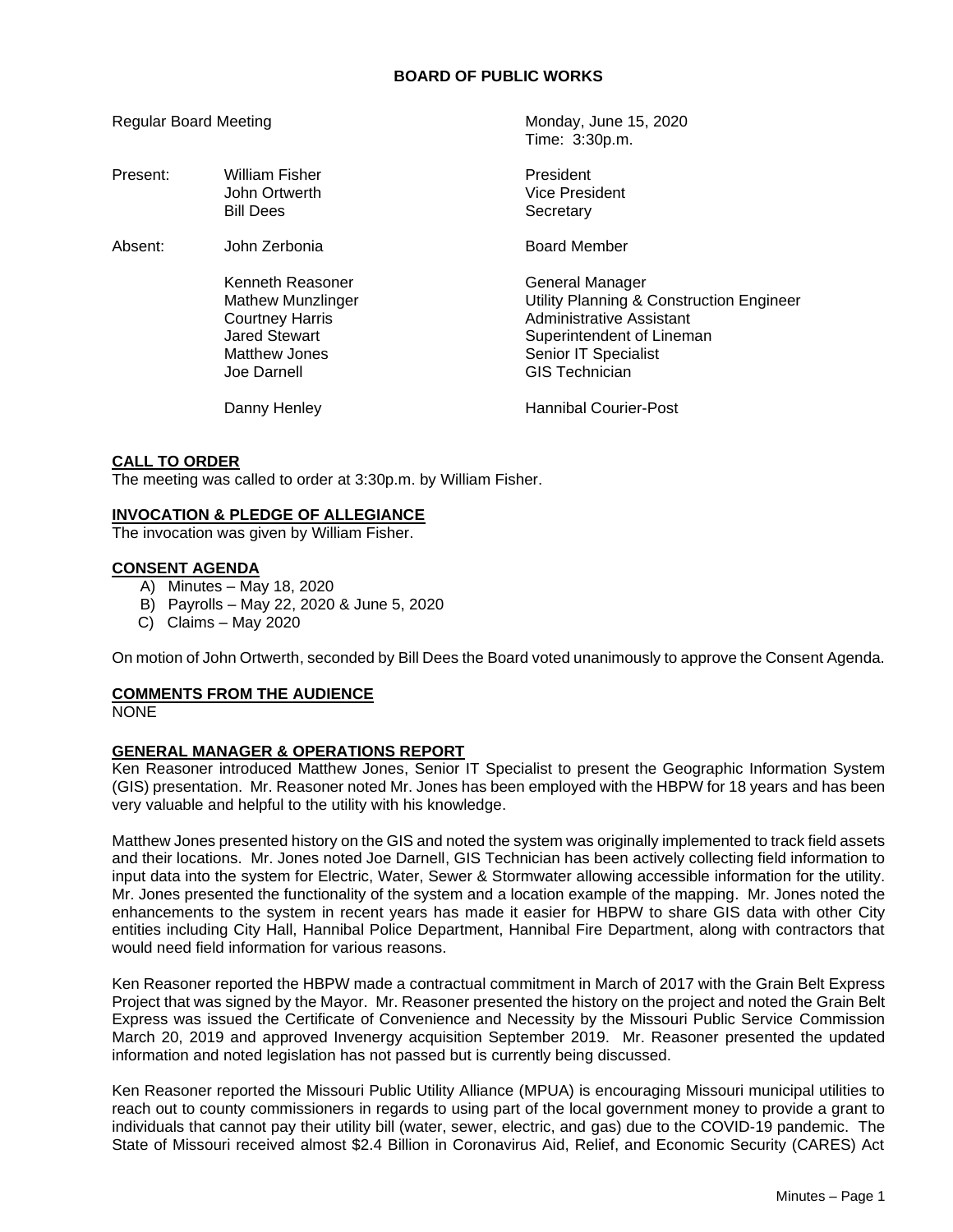funding. Mr. Reasoner noted that he will continue being updated and will look into information concerning the CARES Act moving forward.

Ken Reasoner reported in the Electric department the trailing twelve months ending in April all-in cost of power delivered to Hannibal per MWh is \$58.19/MWh compared to \$61.14/MWh for the same time period a year ago. Mr. Reasoner noted this reflects the sum of Prairie State expenses, Prairie State revenues, MISO marketplace purchase, Ameren and MISO transmission charges, and a capacity contract in place with Big Rivers Cooperative, divided by MWh's delivered. Mr. Reasoner noted this is another positive trend for the HBPW customers representing a decline in costs of 4.8%.

Ken Reasoner reported in the Electric department overall there were a few more outages for the month and the availability rate is outstanding.

Ken Reasoner reported at the Water Treatment Plant the crew is seeing consistency on the average day and Mathew Munzlinger will be giving an update on the GAC (Granulated Activated Carbon) system during the projects report. Mr. Reasoner noted the average day pumping is around 3.1-3.2 million gallons of water per day.

Ken Reasoner reported the Wastewater Treatment Plant is on average pumping 5.6-5.9 million gallons of water treated each day.

Ken Reasoner reported an 18" wastewater line that failed recently on Warren Barrett Drive. Mr. Reasoner noted the Sewer & Water crew worked together to make the large repair with a temporary patch and permanent work.

Ken Reasoner reported in the Stormwater department a lot of work has occurred reviewing ordinances and statutes that were previously put in place. Mr. Reasoner noted the Stormwater department has been collaborating with the Street department to develop a list of projects with estimated costs to implement a plan. Mr. Reasoner noted during the budgeting process \$1.5 million was set aside to start funding some of the repairs. Mr. Reasoner noted they are currently working on grant funding to possibly secure moving forward. Mr. Reasoner noted the temporary pumps downtown were recently turned off for repair, but they are now turned back on at this time.

Ken Reasoner reported the Director of Finance position has been posted and Abe Gray is working part time at the HBPW until the position is filled.

#### **PROJECTS REPORT**

Mathew Munzlinger presented the Board with an updated progress report of ongoing projects. This includes projects from the Water System and Water Treatment Plant, as well as the Sewer System and Wastewater Treatment Plant. Mr. Munzlinger noted the progress of these projects and studies are acceptable and will continue as weather permits.

#### **FINANCIAL REPORT**

Ken Reasoner presented the Board with the financial results for the month of May 2020, year to date results, and key financial ratios. Mr. Reasoner presented the Dashboard presentation to the Board as a review of Key Performance Indicators trailing the last six months.

## **NEW BUSINESS**

#### GAC Project Change Order – Mathew Munzlinger

Mr. Munzlinger reported throughout the construction of the new GAC facility at the Water Treatment Plant there were items that came up requiring a change to plans as bid. Mr. Munzlinger noted some of the changes were driven by constructability, operator preference or necessity, and now nearing the end of the project all of the changes that affected the cost have been bundled into Change Order No. 2. The highlights of the change order include decreasing the contract amount by \$4,455.00 and extending the date for final completion by 130 days or August 15, 2020. Mr. Munzlinger along with the project engineer recommends approval of Change Order No. 2 submitted by River City Construction, LLC as presented.

On motion of Bill Dees, seconded by John Ortwerth the Board voted unanimously to approve the GAC Project Change Order as presented.

# **Surplus of IT Equipment – Kenneth Reasoner**

Kenneth Reasoner reported each year the HBPW budgets for a select number of computers to be replaced. Mr. Reasoner noted the HBPW IT Specialist spoke with the Hannibal Police Department IT Specialist and they voiced a need for the leftover PC's if the HBPW is willing to transfer ownership. Mr. Reasoner recommended transferring ownership of the PC's to the Hannibal Police Department.